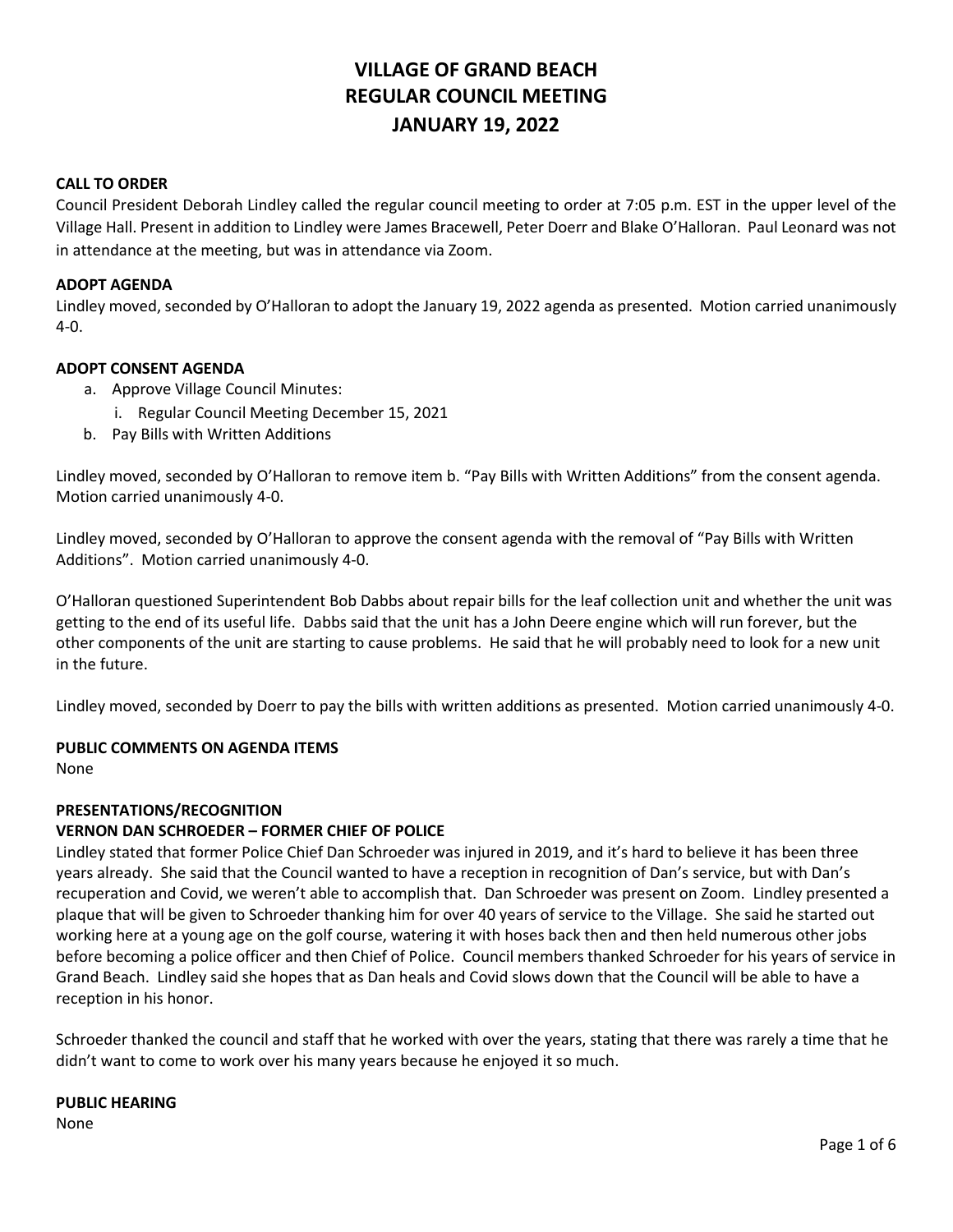### **COMMISSION REPORTS**

**BUILDING & ZONING**: Bracewell said he was able to get the crew that cleared the lots at Maple and Lake View to come and clean up the lot, and the owner should be applying for a building permit soon. He said there was a complaint regarding a fence being constructed on Village property. They immediately obtained the property survey and had the fence posts that were installed on Village property removed by the fence company. He said that he attended a meeting that was held with Nick Margaritis of the Berrien County Health Department in regards to a garage to be rebuilt on Lake View and a problem with the septic system. There have since been plans to reduce the size of the garage in order to accommodate a septic system, and the project will move forward. He said in regards to the Hunter property, there has been a court order giving Mr. Hunter 30 days from the date of the order to remove all equipment and clean up the property or the Village can have it removed and clean up the property. He said there was a lot cleared on Crescent Road, and the Village has drawings for the new home that will be built on the property. Bracewell read a section of the Zoning Ordinance that prevents trees from being removed on vacant property without a zoning permit issued by the Zoning Administrator. Bracewell said there are currently nine new homes on the building report with more new homes on the way.

Lindley asked if the tree removal contractor that cleared the lot on Crescent was the same one that cleared the lots on Lake View that Bill Lambert had instructed not to clear a lot again without a building permit. Lambert said it was the same contractor and Lindley said she will speak with the Village attorney to see if the Village can issue a citation or give him a warning that if it happens again, he will not be allowed to work in the Village.

Lindley said that she learned in the meeting with Nick Margaritis that septic system sizes are based on the number of bedrooms in a home and some people are using other rooms for sleeping purposes and therefore the septic system is not the correct size to accommodate the additional people.

There was discussion regarding how Building Inspector Bill Lambert evaluates tree removal with site plans.

**PARKS & BEACHES:** Doerr said that the Parks & Recreation Committee met last Thursday and heard thoughts from Bill McLinden who is working on a house near the Pine Street beach access on how he could help shore up the access point eventually. Doerr said that the committee thinks it would be prudent to have a master plan revision incorporating the parks, beaches, 42 Acres and golf course. They talked about walking paths and dog parks and things that the Village has not had before.

He said that he and Harry Walder are involved in the Coastal Leadership Academy which covers communities in Berrien, Van Buren and Allegan counties covering 81 miles of shoreline. He said interestingly, Grand Beach is the only lakeshore community that has seawalls and revetment along the shoreline and the only community that thinks of itself as having a public beach.

**STREETS & WATER**: Leonard stated that Joe Farwell has worked on the language for the Ely water loop easement and he is comfortable with the language. Leonard would like the Council's approval to send the document to Attorney Sara Senica to review the language followed by execution by the Council and then back to Joe Farwell for approval. He said there are three easements involved and it will be up to the attorney to decide if she can do one easement for all three or will have to do three separate documents. He said the easement document protects the family and property owners and puts the risk on the Village to do the work properly and to maintain the water lines.

**POLICE:** Lindley said she gets a report each year from Police Chief Ryan Layman and she is surprised at some of the calls that the officers respond to including deaths and mental health illness. She does not share the reports with others. She thanked the officers for the great job that they do for the Village. She reminded everyone to keep garage doors closed and doors locked.

**PRO SHOP & COURSE:** O'Halloran said that there is winter maintenance and tree cutting taking place on the golf course.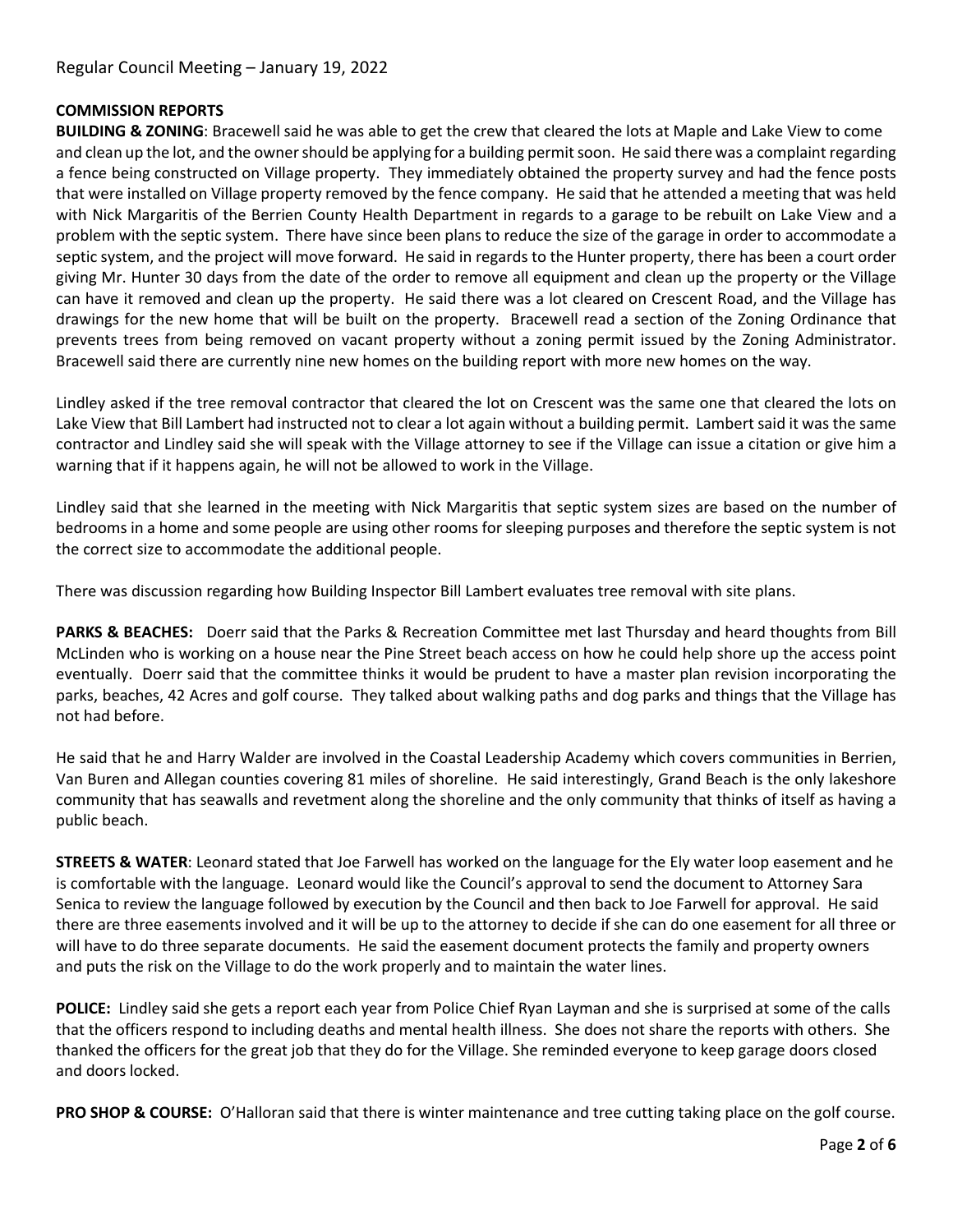# Regular Council Meeting – January 19, 2022

He said that they implemented a tree program and it's now in its third year, it is expensive, but necessary. He said the Golf Committee has not met recently, but one of the things they have talked about is irrigation. He said the Village needs to keep the grasses and even the woods irrigated. He said that he thinks it is imperative to look at the master plan and have a complete review of golf, parks and beaches for the next 10 years.

### **SERVISCAPE REPORT**

Clay Putnam said that leaf clean up is complete, greens have been treated for snow mold and the winter tree work is underway. Lindley said that in the future before she approves putting anything on the agenda regarding tree removal, that the trees are marked so that the Council can see which trees are being considered for trimming or removal.

### **PERSONNEL REPORTS**

**SUPERINTENDENT:** In addition to his written report, Superintendent Bob Dabbs said that the leaf unit is running but when there is snow on top of the leaves, they cannot use the machine as the frozen leaves will damage it, so they use the front-end loader to pick up leaves if they are not plowing. He is looking into extending the wall and electrical work for the chargers for the golf carts. He said they got prices on the lumber for the wall and the materials are approximately \$4,000, and he estimates that the electrical will cost between \$2,000 and \$3,000.

**POLICE CHIEF**: Assistant Police Chief Jamie Flick reported that there were 53 complaints in December which was up from the prior year. He reminded people to keep their garage doors and other doors closed even if you walk away for just a minute as a leaf blower was recently taken from a home.

**BUILDING INSPECTOR**: Building Inspector Bill Lambert had nothing to add to his written report.

#### **UNFINISHED BUSINESS**

### **MERRITT MIDWEST INC. – WILDWOOD – ELY AVENUE LOOP**

Lindley asked Leonard what will protect the Village in the easement document, stating that she is concerned with putting a water line 7' from a foundation and worries that there may be problems later with the next owner. Leonard said it is the Village's problem and there is a risk involved for the Village. Lindley said she wants to make sure there is no liability in the future and will address it with Village Attorney Sara Senica.

O'Halloran moved, seconded by Doerr to send the Merritt Midwest paperwork and the document that Joe Farwell and Paul Leonard have been working on to Village Attorney Sara Senica for review. Motion carried unanimously 4-0.

Joe Farwell told the Council that the EGLE permit for the project takes three months, and that will be the next step in order to keep things moving along.

#### **NEW BUSINESS**

## **LETTER FOR BUILDING PERMIT PACKET REGARDING REMOVING TREES AND DONATING SAND**

Lindley said that she believes that a permit for tree removal needs to be posted on the property so that if the police officers see someone working without a permit, they can stop them. She said she would like to add a letter to the building permit packet that includes information regarding tree removal, requesting permission to use beach access points and variances. She said she recently found out that contractors are not allowed to remove sand from the Village. She would like to add a letter to the packet regarding donations of sand to the Village from property owners who are building homes and have no use for the sand. Building Commissioner Bracewell said that he and Building Inspector Bill Lambert will draw up a letter for the building permit packets.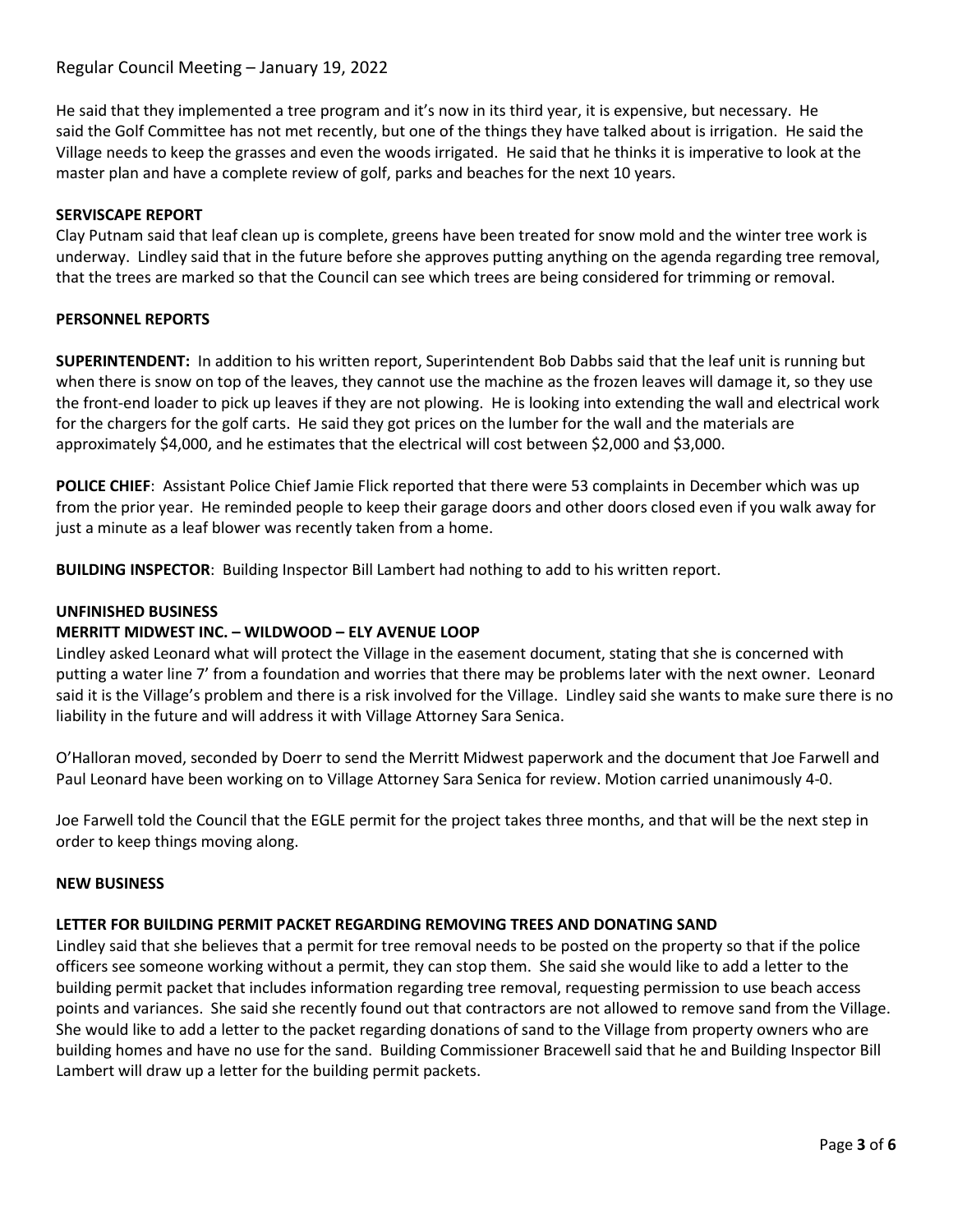### **DEPUTY CLERK POSITION**

Clerk Mary Robertson told the Council that she had advertised the part-time deputy clerk position in local newspapers, on the Michigan Municipal League website and sent the job posting out to the local clerks, but has not received any applicants. She said that she thinks part of the reason is the current job market and that many people are not willing to go to work at this time, and that it is a part-time position with no benefits. She told the Council that they might want to consider making this a full-time position. O'Halloran said that he thinks it is a good idea to hire a full-time employee so that Robertson can train that person to move up into the Clerk's position whenever Robertson is ready for retirement.

Lindley moved, seconded by O'Halloran to hire a full-time deputy clerk with benefits at \$17.00 an hour. Motion carried unanimously 4-0.

### **DISCUSS LIST OF PROJECTS FOR MILLAGE INCREASE**

Lindley said the Council needs to make a decision on how many mils they will ask for on the ballot proposal and the number of years for the millage increase. She said that the millage proposal could be put on the August or November ballot, but after discussion felt that November would be a better time in order to have the summer for the Council to promote it to residents. She said she wants a solid list of what everyone needs and the cost associated with it. This item will be included on the February agenda. O'Halloran asked Council members to add to the list and forward it to Clerk Mary Robertson in order to get it out in the packets for the February meeting.

### **TREE REMOVAL UPDATE**

Lindley said that the Council agreed to have three trees removed on a private property to benefit the golf course. She said Village Attorney Sara Senica created an agreement that needed to be signed by the property owner and notarized and that the property owner would also need to sign the contract with the tree contractor regarding the trees to be removed on his property. She said when Clerk Mary Robertson received it, it wasn't notarized and the contract with the contractor had not been signed.

Lindley said the property owner has to sign the agreement with a notary or an agreement without a notary and also has to sign the contract with the tree contractor or the Village will not pay to have the trees removed.

O'Halloran stated that he wanted to make it clear that he went to the resident and asked to cut down the trees for the benefit of the golf course. He said after much discussion, the property owner signed the agreement, but he didn't want to because he doesn't like the way he has been treated. O'Halloran said he will do what he can, but he's not sure that he will sign everything.

### **TRASH CANS**

Lindley said that the Council needs to have a decision made regarding the trash cans in order to send it out in the spring newsletter. She said that it has gone pretty well over the summer and the Village was able to absorb the costs of moving the cans because there was \$10,000 budgeted for beach clean up that was used for trash can removal. She would like to make a decision on if there will be a cost to homeowners and if so, how much and the times that cans are allowed to be left out.

### **PRO SHOP FLOORING PROPOSALS**

O'Halloran said that he obtained bids from two reputable flooring companies to replace the flooring in the pro shops and hallways. He said the bids were very close and both companies will remove the tile and install new flooring.

O'Halloran moved, seconded by Lindley to contract with Carpet Town in the amount of \$11,575.10 to replace the flooring in the pro shop. Motion carried unanimously 4-0. The other bid was received from Tudor Floors & More in the amount of \$11,710.26.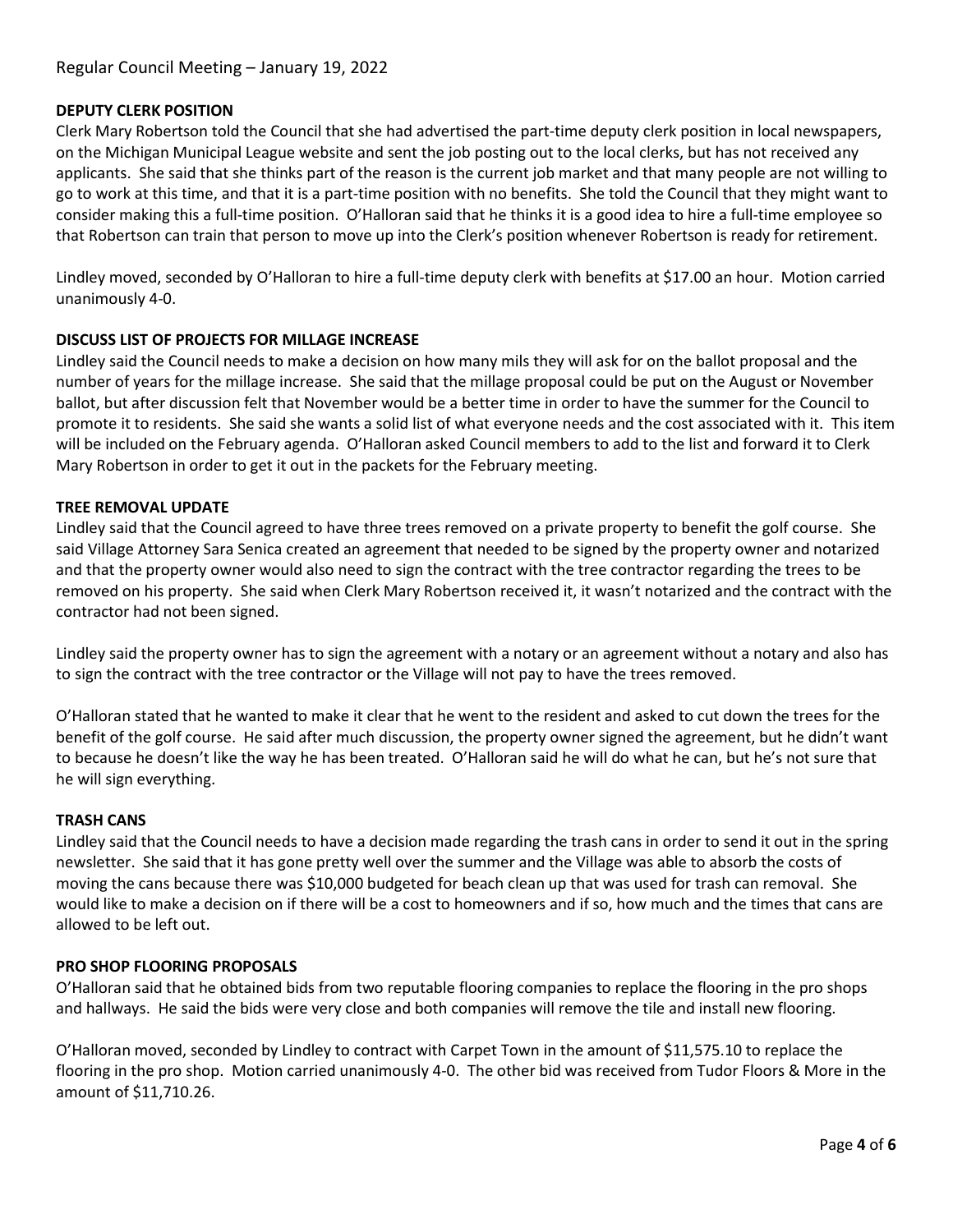# Regular Council Meeting – January 19, 2022

There was discussion concerning the floors in the restrooms and if they should be repainted. O'Halloran said that maybe we can get a price from Carpet Town to see what they would charge to repaint the bathroom. Bracewell said that maybe we could discuss this with Superintendent Bob Dabbs to see if they could paint the floors. O'Halloran mentioned a self-leveling product that is being used on garage floors. Lindley asked Bracewell to get prices for carpeting in the Council room and office.

### **PRO SHOP COUNTERTOP PROPOSALS**

O'Halloran said that he didn't have any written bids to replace the countertops in the pro shop, but did get an oral bid of \$20,000, but he was not sure that he could have it completed by April 1. O'Halloran said he wants the cabinetry to be on locking rollers so that it can be moved in order to store golf carts in the pro shop over the winters. He will continue to look for someone that can do the job.

### **BERRIEN COUNTY MASTER PLAN SURVEY QUESTIONS**

O'Halloran said he felt that there were only a couple of questions that pertained to the Village on the Berrien County Master Plan survey. It was suggested that Council members fill in the survey and get it back to Clerk Mary Robertson by January 26 in order to get it back to the county before the January 31 deadline.

### **BUDGET AMENDMENT - GENERAL FUND FY 2021-2022**

Lindley moved, seconded by Bracewell to approve the budget amendment for the General Fund for fiscal year 2021- 2022 as presented. Motion carried unanimously 4-0.

### **PUBLIC COMMENTS - GENERAL**

Frank Giglio asked about the bicycle path and was told by Doerr that the bicycle path is coming down Grand Beach Road regardless of whether anyone wants it. Lindley explained that there will be an off-road path coming from Indiana to Oak Street and at that point, the bicyclists will ride along Grand Beach Road and up and over the railroad crossing to continue on the path. She said that if the Village decides to approve the bicycle path continuing down Grand Beach Road to the railroad crossing that Marcy Hamilton of the Southwest Michigan Planning Commission said that they have the funding to pay for it and New Buffalo Township would maintain it.

Ed Brandes said that he didn't think that the Village would not legally be able to ticket the contractor for removing trees without a permit, but suggested checking with the Village attorney. He thanked everyone for their service on the Council.

#### **CORRESPONDENCE**

### **TRICIA STEWART – TREE REMOVAL**

O'Halloran said that they made a mistake and the Stewarts were very cordial to him and Clay Putnam in regards to meeting them onsite. He said there was a big tree in question that was going to be removed, but when he went to look at the tree, he realized that four trees that were smaller had been taken down from private property and they shouldn't have been taken down. They worked out a resolution with the Stewarts to keep the big tree and take a few branches off. He said he was very apologetic to the Stewards. He said in the future, anytime there is a question of whether the trees are on private property or on the golf course, they will meet with the property owner to confirm the location of the tree and they will mark the trees so people have time in advance to see them. He doesn't foresee this happening again because they already looked at number two and he doesn't see any necessary tree work on three. He assured the Stewarts that this will never happen again, and apologized to them.

Tricia Stewart said that they had a good cordial conversation and Clay Putnam suggested getting replacement Hemlock trees to provide privacy. O'Halloran said the Stewarts should take some time and decide what they would like to do and